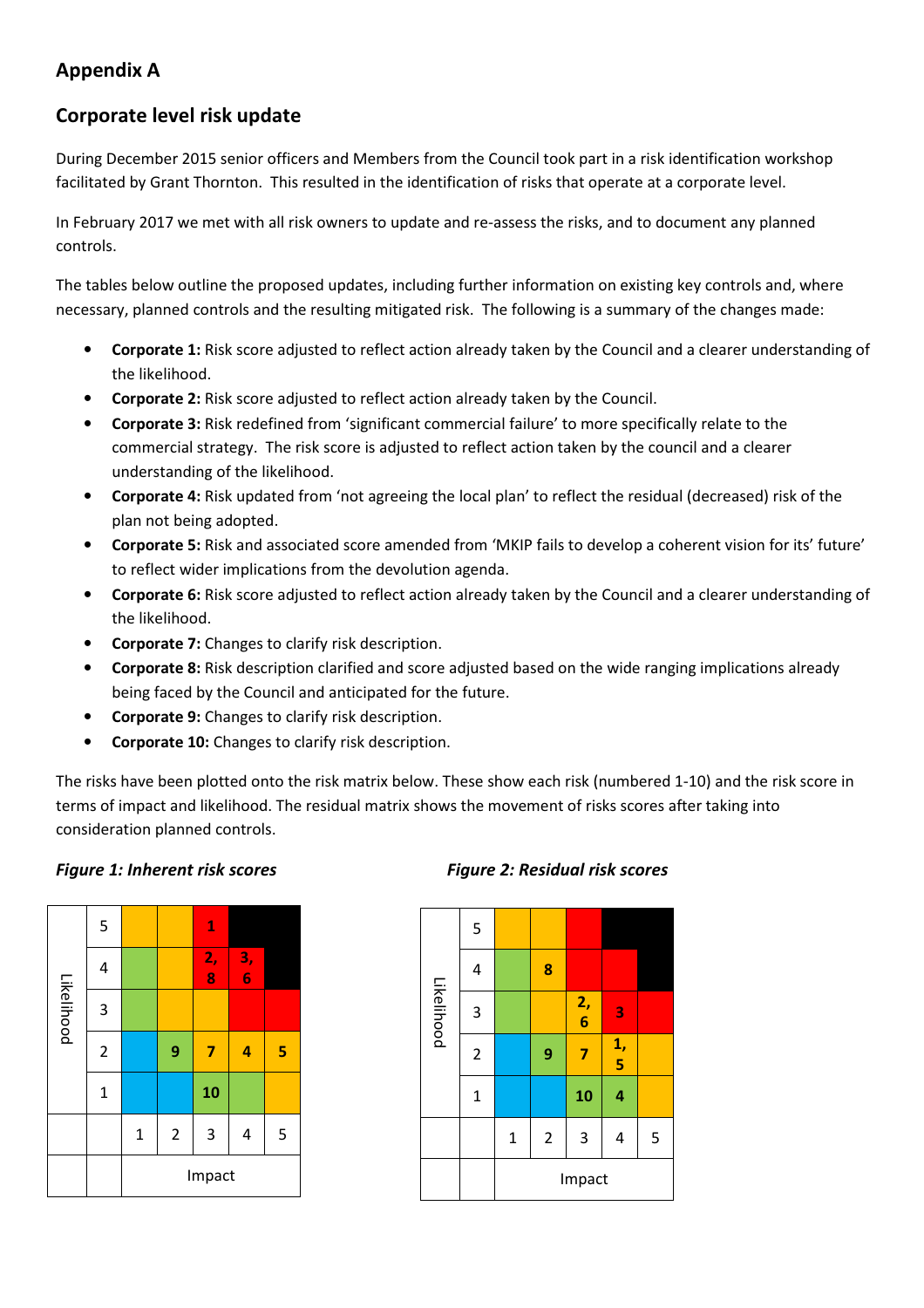## Corporate risk register

Below is an extract from the risk register of the corporate risks for the Council. The register includes a detailed record of each risk, the assessment of impact and likelihood and the key controls in place to manage the risk:

| <b>Ref</b>       | <b>Risk (title &amp; full description)</b>                                                                                                                                                                                          | <b>Risk Owner</b><br><b>Key Existing Controls</b><br>& lead |                                                                                                                                                                                                                                                                                                                                                                                           |                | <b>Inherent</b><br>rating |    | <b>Rating change and key</b><br><b>factors</b>                                                                                                                           |
|------------------|-------------------------------------------------------------------------------------------------------------------------------------------------------------------------------------------------------------------------------------|-------------------------------------------------------------|-------------------------------------------------------------------------------------------------------------------------------------------------------------------------------------------------------------------------------------------------------------------------------------------------------------------------------------------------------------------------------------------|----------------|---------------------------|----|--------------------------------------------------------------------------------------------------------------------------------------------------------------------------|
|                  |                                                                                                                                                                                                                                     |                                                             |                                                                                                                                                                                                                                                                                                                                                                                           |                |                           | Σ  |                                                                                                                                                                          |
| COR1             | Lack of progress on infrastructure delivery<br>As a result of needing to work with partners, the<br>Council is unable to make adequate progress on<br>infrastructure delivery                                                       | William<br>Cornall &<br>Rob Jarman                          | - Communication and liaison with partners<br>including regular meetings<br>- Development of Local Plan<br>- Escalation plan for handling a lack of partner<br>cooperation                                                                                                                                                                                                                 | 3              | 5                         | 15 | I $\downarrow$ from 4, L $\uparrow$ from 4<br>Key Impact: Reputation,<br>Legal and Financial<br>Likelihood: almost<br>certain based on current<br>experience             |
| COR <sub>2</sub> | <b>Recruitment &amp; Retention</b><br>As a result of economic pressures and external<br>competition the Council is unable to recruit or<br>retain specialist, technical or professional<br>expertise necessary to deliver ambitions | Alison<br>Broom &<br>Steve<br><b>McGinnes</b>               | - Workforce strategy<br>- Flexible and adaptive recruitment processes and<br>packages in place to attract skill shortage areas<br>- Commitment to investing in learning,<br>development and professional qualifications<br>- Embedded shared service arrangements offer<br>resilience and news ways of working<br>- External accreditation and assessment - via IIP<br>and Best Companies | 3              | $\overline{4}$            | 12 | $I \downarrow$ from 4, no change in<br>Key impact: Service<br>Delivery & Finance<br>Likelihood:<br>Probable based on real<br>challenges faced over<br>the last 12 months |
| COR3             | Failure to deliver commercial strategy<br>As a result of restrictions in market<br>opportunities, staff skills or changes in Member<br>consensus the Council is unable to deliver its'<br>commercial ambitions                      | William<br>Cornall                                          | - Regular update reports to Policy & Resources<br>Committee<br>- Corporate Projects team in place to ensure<br>delivery of projects                                                                                                                                                                                                                                                       | $\overline{4}$ | 4                         | 16 | I $\downarrow$ from 5, L $\uparrow$ from 3<br>Key Impact: Financial<br>Likelihood: Probable                                                                              |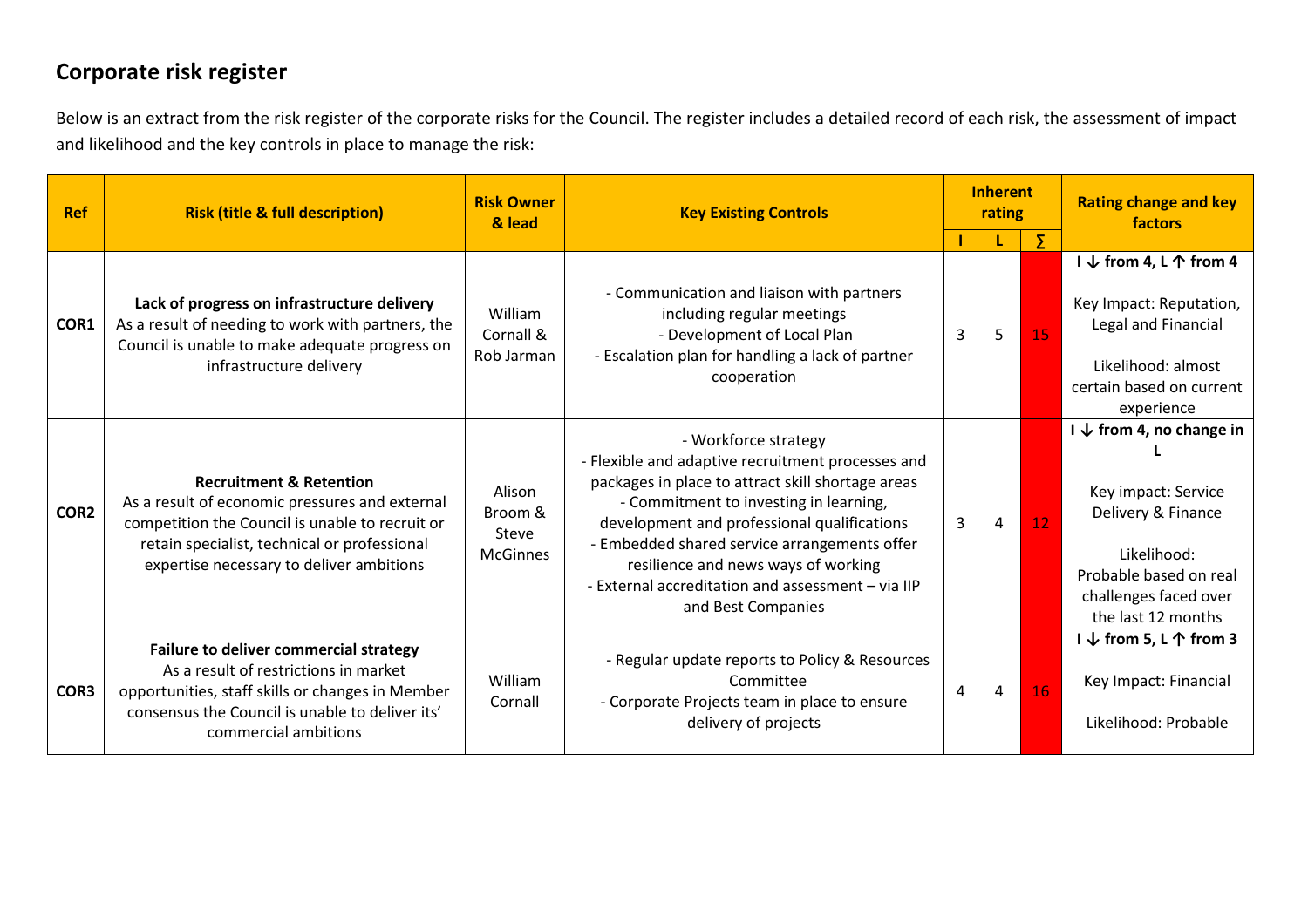| <b>Ref</b> | <b>Risk (title &amp; full description)</b>                                                                                                                                                                                                                                                                                                           | <b>Risk Owner</b><br>& lead                   | <b>Key Existing Controls</b>                                                                                                                                                                                                                                                                                                                            | <b>Inherent</b><br>rating |                |    | <b>Rating change and key</b><br>factors                                                                                                                                                                            |  |
|------------|------------------------------------------------------------------------------------------------------------------------------------------------------------------------------------------------------------------------------------------------------------------------------------------------------------------------------------------------------|-----------------------------------------------|---------------------------------------------------------------------------------------------------------------------------------------------------------------------------------------------------------------------------------------------------------------------------------------------------------------------------------------------------------|---------------------------|----------------|----|--------------------------------------------------------------------------------------------------------------------------------------------------------------------------------------------------------------------|--|
|            |                                                                                                                                                                                                                                                                                                                                                      |                                               |                                                                                                                                                                                                                                                                                                                                                         |                           |                | Σ  |                                                                                                                                                                                                                    |  |
|            |                                                                                                                                                                                                                                                                                                                                                      |                                               |                                                                                                                                                                                                                                                                                                                                                         |                           |                |    | No change in I, L $\downarrow$<br>from 3                                                                                                                                                                           |  |
| COR4       | Not having an adopted local plan<br>As a result of judicial review, the Council's Local<br>Plan is not adopted                                                                                                                                                                                                                                       | William<br>Cornall &<br>Rob Jarman            | - Local Plan external examination<br>- Regular monitoring by CLT and the Strategic<br><b>Planning Committee</b>                                                                                                                                                                                                                                         |                           | $\overline{2}$ | 8  | Key Impact: Service,<br><b>Financial and</b><br>Reputational                                                                                                                                                       |  |
|            |                                                                                                                                                                                                                                                                                                                                                      |                                               |                                                                                                                                                                                                                                                                                                                                                         |                           |                |    | Likelihood:<br>Unlikely as plan has<br>successfully passes<br>external examination                                                                                                                                 |  |
| COR5       | <b>Shared Services / Combined Working</b><br>As a result of the Central Government devolution<br>agenda and/or other new initiatives, external<br>developments could cause our current shared<br>services to be dissolved or broken up.                                                                                                              | Alison<br>Broom &<br>Steve<br><b>McGinnes</b> | - Strong governance practices over existing shared<br>service arrangements<br>- Legal safeguards provided through collaboration<br>agreements for shared services<br>- Active participation in devolution discussions<br>across Kent at the Leader and Chief Executive level<br>- Awareness of Kent Districts shared cross partner<br>working proposals | 5                         | $\overline{2}$ | 10 | I ↑ from 4, L ↓ from 3<br>Key impact:<br>Service Delivery, Finance<br>& Legal<br>Likelihood:<br>Unlikely given no known<br>government or other<br>plans for changes to<br>local government<br>arrangements in Kent |  |
| COR6       | Financial restriction / pressure<br>As a result of uncertainty about Central<br>Government funding of local government, the<br>Council is forced to find savings or cutbacks<br>outside of those already planned.<br>Instability or volatility of Business Rates cause<br>the Council to seek further savings outside of<br>those already identified | <b>Mark Green</b><br>& Ellie<br>Dunnet        | - Adopted efficiency statement / savings plans<br>- Robust MTFP and realistic forecasting /<br>assumptions<br>- Embedded budget setting and monitoring<br>processes<br>- Protected Council reserves<br>- Budget risks identified and monitored -<br>scrutinised by AGS Committee                                                                        | 4                         | 3              | 12 | I ↓ from 5, L ↑ from 2<br>Key impact:<br>Service Delivery &<br>Finance<br>Likelihood:<br>Probable based on<br>Autumn 2016 decision<br>of Central Government                                                        |  |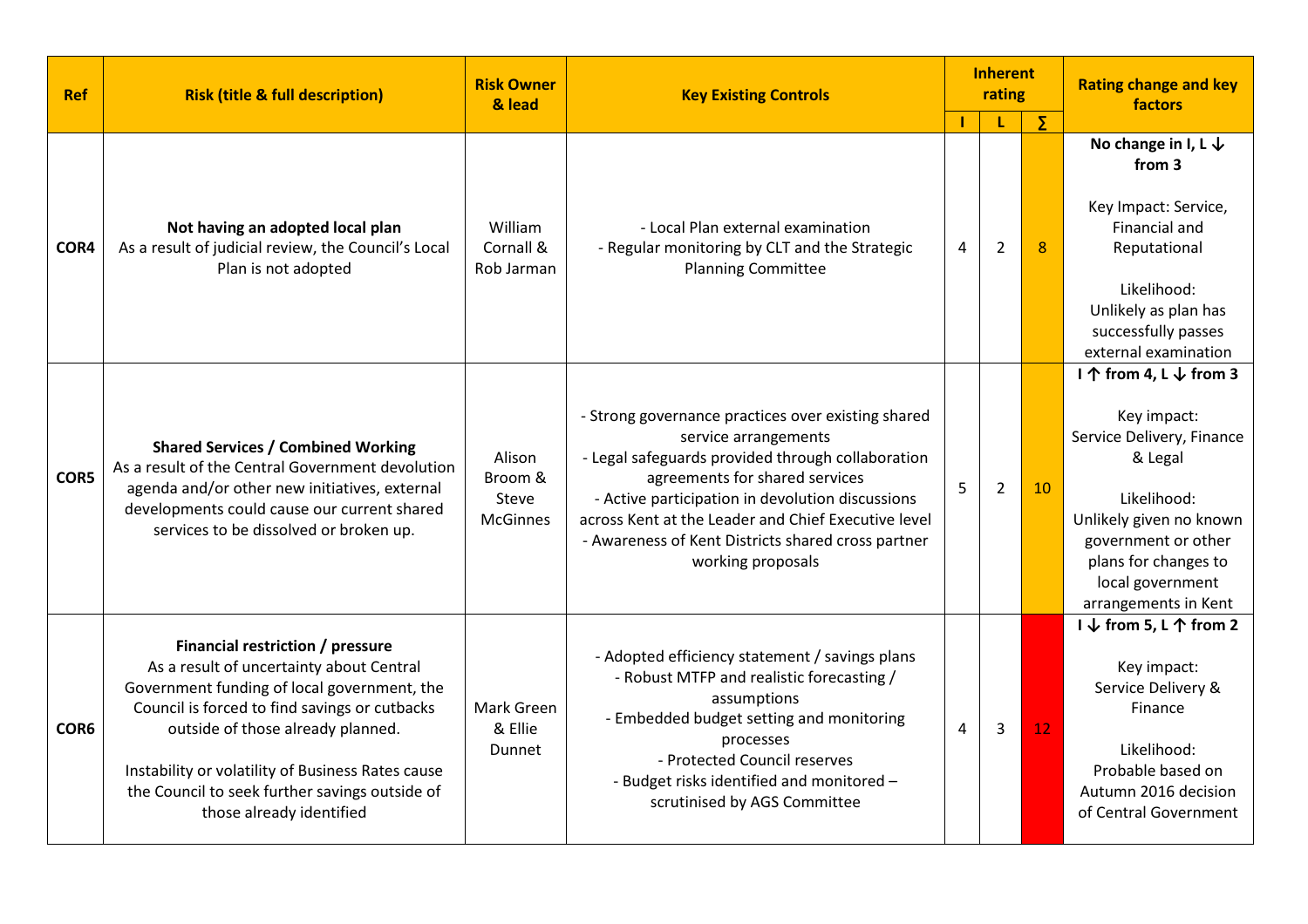| <b>Ref</b> | <b>Risk (title &amp; full description)</b>                                                                                                                                                                        | <b>Risk Owner</b><br>& lead              | <b>Inherent</b><br><b>Key Existing Controls</b><br>rating                                                                                                                                                                                                                                                                                                                                                                                                                                                                    |              |                | <b>Rating change and key</b><br>factors |                                                                                                                                                  |
|------------|-------------------------------------------------------------------------------------------------------------------------------------------------------------------------------------------------------------------|------------------------------------------|------------------------------------------------------------------------------------------------------------------------------------------------------------------------------------------------------------------------------------------------------------------------------------------------------------------------------------------------------------------------------------------------------------------------------------------------------------------------------------------------------------------------------|--------------|----------------|-----------------------------------------|--------------------------------------------------------------------------------------------------------------------------------------------------|
| COR7       | <b>Over cautious administration</b><br>As a result of having Election by thirds the<br>Council is unable to maintain momentum with<br>taking and implementing key decisions in pursuit<br>of strategic priorities | Alison<br>Broom &<br>Angela<br>Woodhouse | - The Committee system is becoming more<br>embedded and better understood<br>- Regular Member, Group and Officer engagement<br>and communication<br>- Strong Governance process and constitution to<br>support decision making processes<br>- Elections process remain high on the Councils<br>agenda                                                                                                                                                                                                                        | 3            | $\overline{2}$ | Σ<br>6                                  | No change in scoring<br>Key impact: Reputation<br>and Finance<br>Likelihood: Unlikely<br>based on past 12<br>months                              |
| COR8       | <b>Growing Population</b><br>As a result of a growing population the Council is<br>unable to provide or maintain the level of quality<br>front line services to the residents of the<br>Borough                   | Alison<br>Broom &<br><b>WLT</b>          | - Comprehensive and robust strategies and policies<br>- Local Plan, MTFS, Economic Development<br>Strategy<br>- Clear understanding of population growth<br>provided through statistical data from Office of<br>Notional Statistics, census and Resident Survey<br>- Population growth data incorporated into Waste<br>Service provision                                                                                                                                                                                     | 3<br>12<br>4 |                |                                         | I ↑ from 2, L ↑ from 2<br>Key impact:<br><b>Reputation &amp; Finance</b><br>Likelihood:<br>Probable as already a<br>challenge for the<br>Council |
| COR9       | <b>Informed Decision Making</b><br>As a result of poor or inaccurate information, the<br>Council makes the wrong decision or is unable to<br>make a timely decision                                               | Mark Green<br>& Angela<br>Woodhouse      | - Sound guidance and framework for decision<br>making provided through the Constitution and<br>overseen by Democracy Committee<br>- Good levels of Member and Officer engagement<br>via work programme, agenda setting and<br>Chairman's briefing, prior to decisions being made<br>- Clearly defined process of escalation and quality<br>checking of reports through Modern.gov, CLT and<br><b>Statutory Officers</b><br>- Failsafe processes within the Governance process<br>to enable call-in and scrutiny of decisions | $\mathbf{2}$ | $\overline{2}$ | $\overline{4}$                          | No change in scoring<br>Key impact:<br>Reputation, Legal and<br>Financial<br>Likelihood: Unlikely<br>based on last 12<br>months of operating     |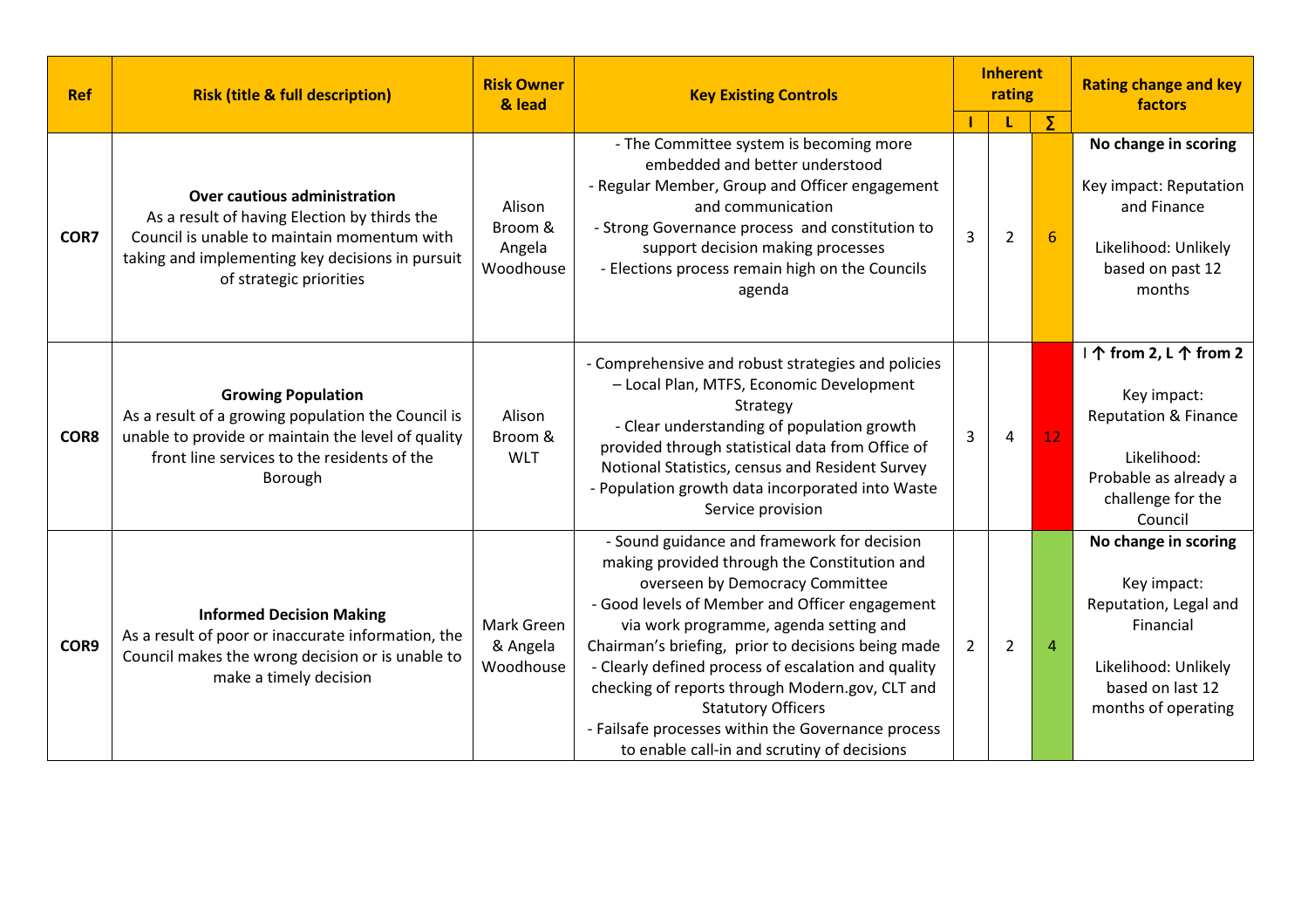| <b>Ref</b> | <b>Risk (title &amp; full description)</b>                                                                                                               | <b>Risk Owner</b><br>& lead          | <b>Key Existing Controls</b>                                                                                                                                                                                                                                                                                                                                                                                                                                |  | <b>Inherent</b><br>rating |  | <b>Rating change and key</b><br>factors                                                                                     |  |
|------------|----------------------------------------------------------------------------------------------------------------------------------------------------------|--------------------------------------|-------------------------------------------------------------------------------------------------------------------------------------------------------------------------------------------------------------------------------------------------------------------------------------------------------------------------------------------------------------------------------------------------------------------------------------------------------------|--|---------------------------|--|-----------------------------------------------------------------------------------------------------------------------------|--|
|            |                                                                                                                                                          |                                      |                                                                                                                                                                                                                                                                                                                                                                                                                                                             |  |                           |  |                                                                                                                             |  |
| COR10      | <b>Technology</b><br>As a result of financial pressures the Council is<br>unable to invest in the technology (ICT)<br>necessary to deliver its ambitions | Mark<br>Green &<br>Chris<br>Woodward | - Well embedded governance arrangements provided<br>via the Shared Service Boards with regular budget and<br>performance reporting<br>- Active ICT Commissioning Groups across all three<br>partner Councils<br>- Well integrated ICT services enabling service needs<br>and requirements to be captured and assessed<br>- Transformation Challenge Award (TCA) project<br>making investment funds available achieve major ICT<br>improvements in key areas |  |                           |  | No change in scoring<br>Key impact:<br>Service and Financial<br>Likelihood:<br>Rare based on past 12<br>months of operating |  |

#### Planned controls

Following from the assessment of the risk, a number of planned actions and controls have been identified for those risks that are of a higher impact and likelihood level. Risk actions and planned controls are designed to manage risks to an acceptable level to ensure that the consequences of risks are being appropriately considered and where possible mitigated.

The table below shows a number of key planned actions and controls for the corporate risks. The original assessment scores have been included to illustrate the effect on the impact and likelihood scores of the risks.

Overall there is a reduction in either impact or likelihood for all of the higher level risks. One risk (COR3 – Commercial strategy) remains with an overall score of 12 and will continue to be monitored on a regular basis. However, due to very nature of the corporate level risks it is important that these risks are regularly reported and reviewed and so will continue to be reported to CLT quarterly and to P&R Committee every six months.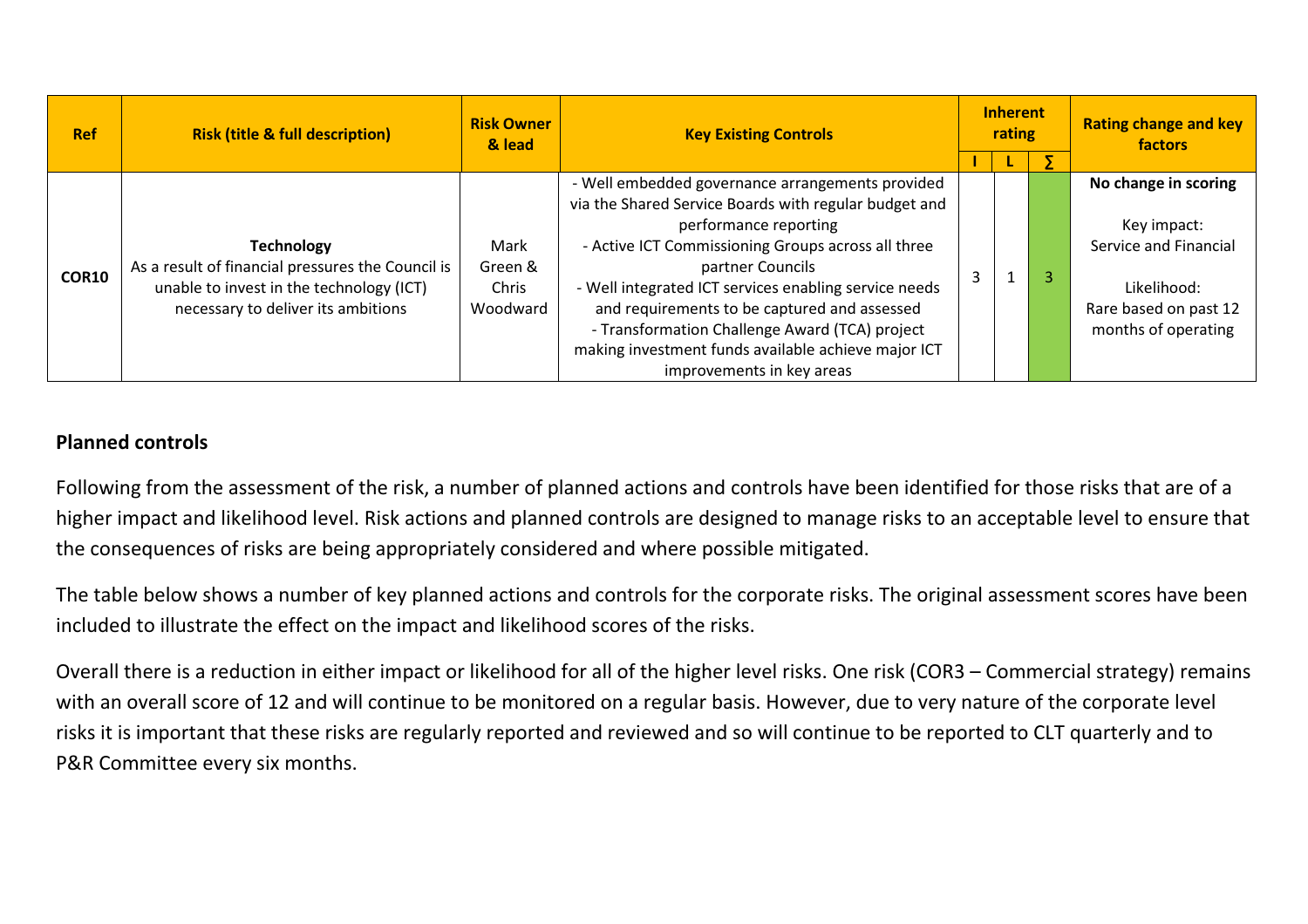| <b>Ref</b>       | <b>Planned Controls</b>                                                                                                                                                                                                                                           | <b>Residual</b><br>(Mitigated)<br>rating |                |    | <b>Inherent rating</b> |                |                 |
|------------------|-------------------------------------------------------------------------------------------------------------------------------------------------------------------------------------------------------------------------------------------------------------------|------------------------------------------|----------------|----|------------------------|----------------|-----------------|
|                  |                                                                                                                                                                                                                                                                   |                                          |                | Σ  |                        |                | Σ               |
| COR1             | Use of planning enforcement regulations to encourage partner cooperation                                                                                                                                                                                          | 4                                        | $\overline{2}$ | 8  | 3                      | 5              | 15              |
| COR <sub>2</sub> | - Actions will be taken to implement findings from the 2016/17 IIP assessment<br>- Regular monitoring and reporting of workforce strategy by CLT<br>- Appointment of permanent MKS Director role to provide strategic direction and vision for shared<br>services | 3                                        | 3              | 9  | 3                      | $\overline{4}$ | 12              |
| COR3             | Develop a more detailed delivery plan for approval of Policy & Resources Committee<br>Provide training for relevant officers                                                                                                                                      | $\overline{4}$                           | 3              | 12 | $\overline{4}$         | 4              | 16.             |
| COR4             | Ensure due process is followed<br>Provision of adequate support and advice to Members<br>Agree a budget for annual reviews of the Local Plan to ensure a continuous process<br>Have a 'critical friend' review of the Planning department                         | 4                                        | 1              | 4  | $\overline{4}$         | $\overline{2}$ | 8               |
| COR5             | - Improve information provided to Members and Officer<br>- Review and appraisal different governance options and possibilities<br>- Keep devolution on the CLT agenda and keep aware of Kent discussions                                                          | 4                                        | 2              | 8  | 5                      | $\overline{2}$ | 10              |
| COR6             | - Rolling out of budget management / monitoring training programme in 17/18<br>- Unspent transition grant available<br>- Delivery of income generation programmes will help the Council to become more financially resilient /<br>sufficient                      | 3                                        | 3              | 9  | 4                      | 3              | 12 <sub>1</sub> |
| COR7             | No additional controls needed                                                                                                                                                                                                                                     | 3                                        | $\overline{2}$ | 6  | 3                      | $\overline{2}$ | 6               |
| COR8             | - Communication and circulation of growth information across Council service areas<br>- Integrating service planning with growth information<br>- Improved planning through better population evidence collection and collation                                   | $\overline{2}$                           | 4              | 8  | 3                      | 4              | 12.             |
| COR9             | No additional controls needed                                                                                                                                                                                                                                     | $\overline{2}$                           | $\overline{2}$ | 4  | 2                      | $\overline{2}$ | 4               |
| <b>COR10</b>     | No additional controls needed                                                                                                                                                                                                                                     | 3                                        | 1              | 3  | 3                      | 1              | 3               |

|                         | <b>Residual</b><br>(Mitigated)<br>rating |                         |                | <b>Inherent rating</b>  |                         |
|-------------------------|------------------------------------------|-------------------------|----------------|-------------------------|-------------------------|
| I                       | Ĺ                                        | Σ                       | Ī              | L                       | Σ                       |
| 4                       | $\overline{\mathbf{c}}$                  | 8                       | 3              | 5                       | 15                      |
| 3                       | 3                                        | 9                       | 3              | 4                       | 12                      |
| 4                       | 3                                        | 12                      | 4              | $\pmb{4}$               | <b>16</b>               |
| 4                       | $\mathbf{1}$                             | 4                       | 4              | $\overline{\mathbf{c}}$ | $\bf 8$                 |
| 4                       | $\overline{c}$                           | 8                       | 5              | $\overline{c}$          | 10                      |
| 3                       | 3                                        | 9                       | 4              | 3                       | 12                      |
| 3                       | $\overline{c}$                           | $\overline{6}$          | 3              | $\overline{\mathbf{c}}$ | $\overline{6}$          |
| $\overline{\mathbf{c}}$ | 4                                        | 8                       | 3              | 4                       | 12                      |
| 2                       | $\overline{2}$                           | $\overline{\mathbf{4}}$ | $\overline{2}$ | $\overline{2}$          | $\overline{\mathbf{4}}$ |
| 3                       | $\mathbf 1$                              | 3                       | 3              | $\mathbf{1}$            | 3                       |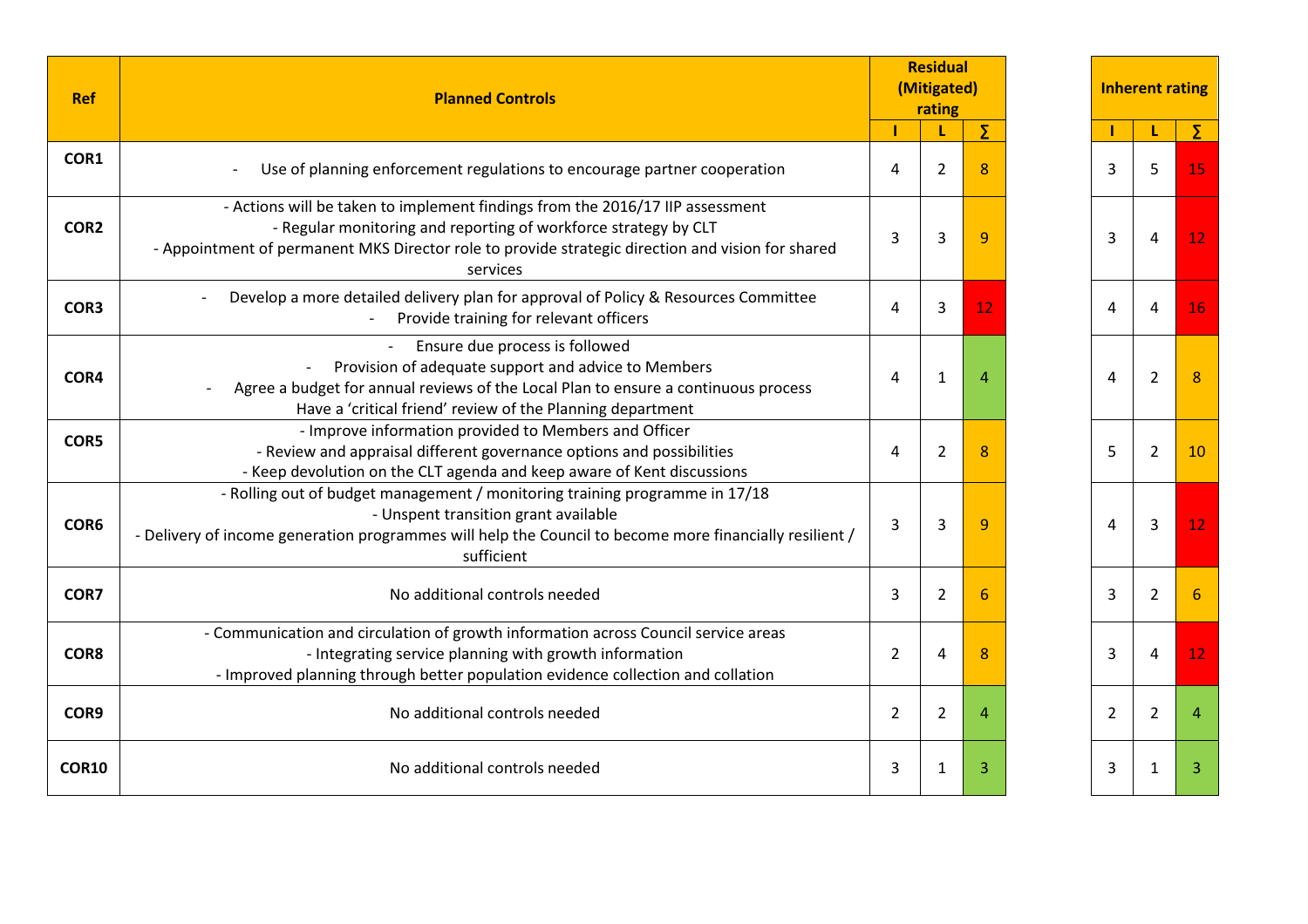#### Next Steps

We have made substantial progress since the initial review in January 2015, particularly over the last year, to improve the risk management arrangements. This wouldn't have been possible without the great deal of positive engagement and support of Senior Officers, Managers and Members of the Council.

We know that risk management is a continuous process, and to be valuable it must be updated and maintained. We will therefore continue to build on this work to embed and improve the arrangements for 2017/18 focussing on the following areas:

- Update the corporate risk register to align with the updated strategic plan June 2017
- Review updated operational risks and ensure all services have reconsidered their risks Upon completion of service planning
- Adoption and publication of risk appetite statement June 2017
- Ongoing monitoring in accordance with the risk management framework
- Ongoing work with Policy & Information to adapt Covalent to reflect the Risk Management Framework and upload all identified risks into the system
- Follow-up and reporting of risk actions to CLT quarterly and P&R six monthly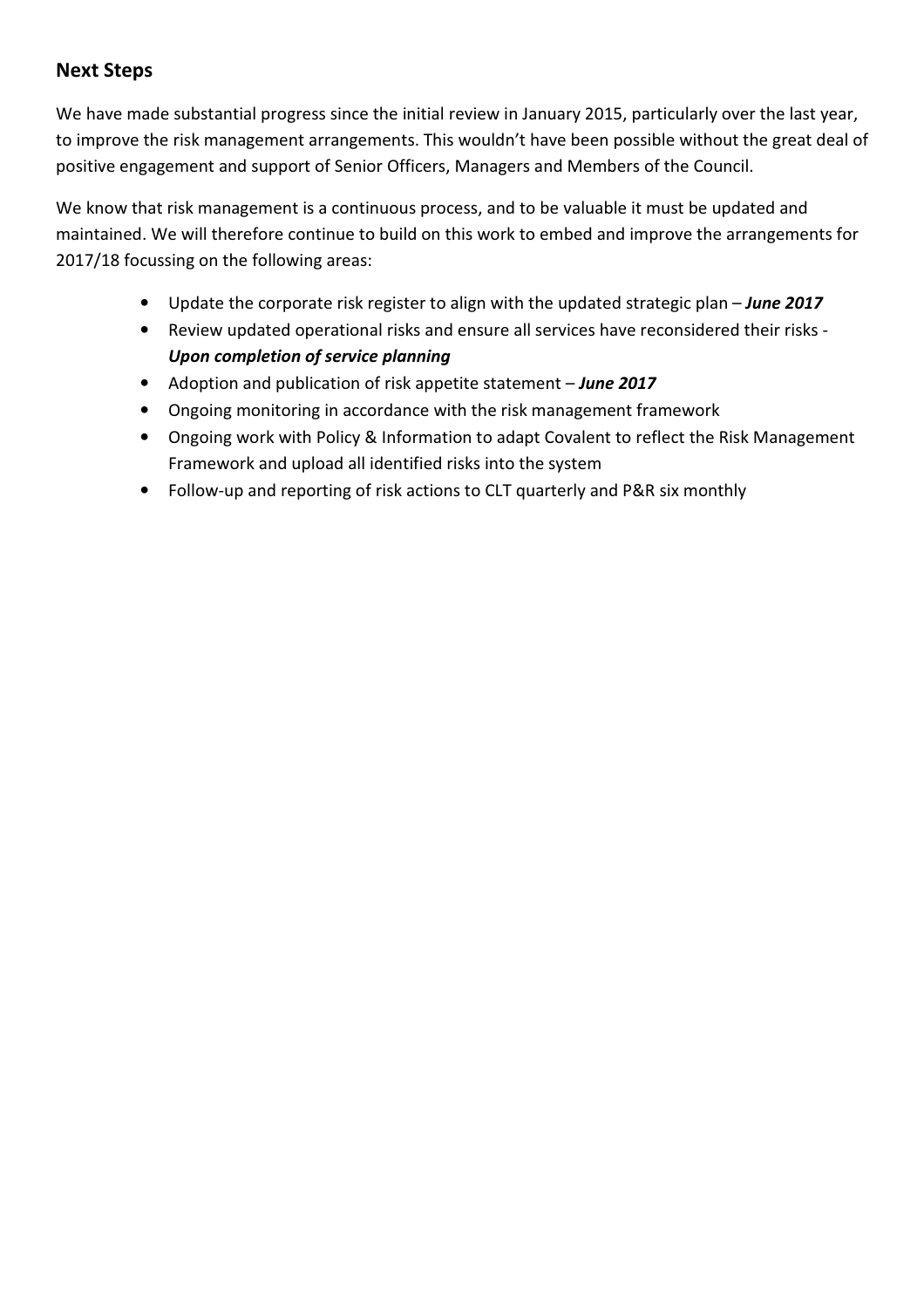# Maidstone Risk Management Process: One Page Summary

| Step 1 - Identify Risks                                                                                                                                                                                                                | Step 2 - Evaluate Risks                                                                                                                                                                                                                                                                                                                      | Step 3 - Treat Risks                                                                                                                                                                                                                                                    | <b>Step 4 - Review Risks</b>                                                                                                                                                                                                                                                                                                                                                    |
|----------------------------------------------------------------------------------------------------------------------------------------------------------------------------------------------------------------------------------------|----------------------------------------------------------------------------------------------------------------------------------------------------------------------------------------------------------------------------------------------------------------------------------------------------------------------------------------------|-------------------------------------------------------------------------------------------------------------------------------------------------------------------------------------------------------------------------------------------------------------------------|---------------------------------------------------------------------------------------------------------------------------------------------------------------------------------------------------------------------------------------------------------------------------------------------------------------------------------------------------------------------------------|
| Best done in groups, by those<br>responsible for delivering<br>objectives, at all levels<br><b>RISK</b> is the chance of<br>something happening that<br>will impact on objectives<br>Consider both THREATS and<br><b>OPPORTUNITIES</b> | Combination of the impact<br>and likelihood of an event<br>and its consequences (the<br>inherent risk)<br>5.<br>4<br>Impact<br>$\overline{3}$<br>$\overline{2}$<br>$\mathbf{1}$                                                                                                                                                              | Concentrate on top risks, 10<br>to 12 in number<br>• Can we reduce likelihood?<br>• Can we reduce impact?<br>Risk Response $-4$ Ts<br>• Treat (i.e. apply controls)<br>• Tolerate (i.e. accept risk)<br>• Transfer (i.e. insurance)<br>• Terminate (i.e. stop activity) | <b>Risk Registers</b><br>• Contain all identified risks,<br><b>Management Action</b><br>Plans for top risks<br>• Prepare and monitor as<br>regular agenda item<br>• Indicate risk response and<br>risk owner<br><b>Council risk monitoring</b><br>Risk registers passed to<br>$\bullet$<br>internal audit<br>• Action led periodic review                                       |
| When to consider:<br>• Setting business aims and<br>objectives<br>• Service planning<br>• Target setting<br>• Partnerships & projects<br>• Options appraisals<br>Think both what could go<br>wrong and what more could<br>we achieve?  | $3 \quad 4 \quad 5$<br>$\overline{2}$<br>1<br>Likelihood<br><b>Black - Top risk,</b><br>immediate action and<br>reporting to directors<br>$Red$ – High risk,<br>immediate action<br>Amber - Medium risk,<br>review current controls<br>Green - Low risk, limited<br>action, include in plans<br>Blue - Minimal risk, no<br>action but review | After your risk response;<br>where does it score now?<br>(the mitigated risk)<br>Devise contingencies and<br>action plans for 'Red' and<br>'Black' risks - seek to reduce<br>mitigated risk back to<br>'Amber' or below                                                 | to ensure registers kept<br>current<br><b>Council's Top Risks</b><br>• Top ten mitigated risks<br>and all inherent 'Black'<br>risks monitored as regular<br>item at Leadership Team<br>• Six monthly monitoring at<br><b>Policy &amp; Resources</b><br><b>Committee</b><br>• Annual monitoring of<br>process at Audit,<br><b>Governance &amp; Standards</b><br><b>Committee</b> |